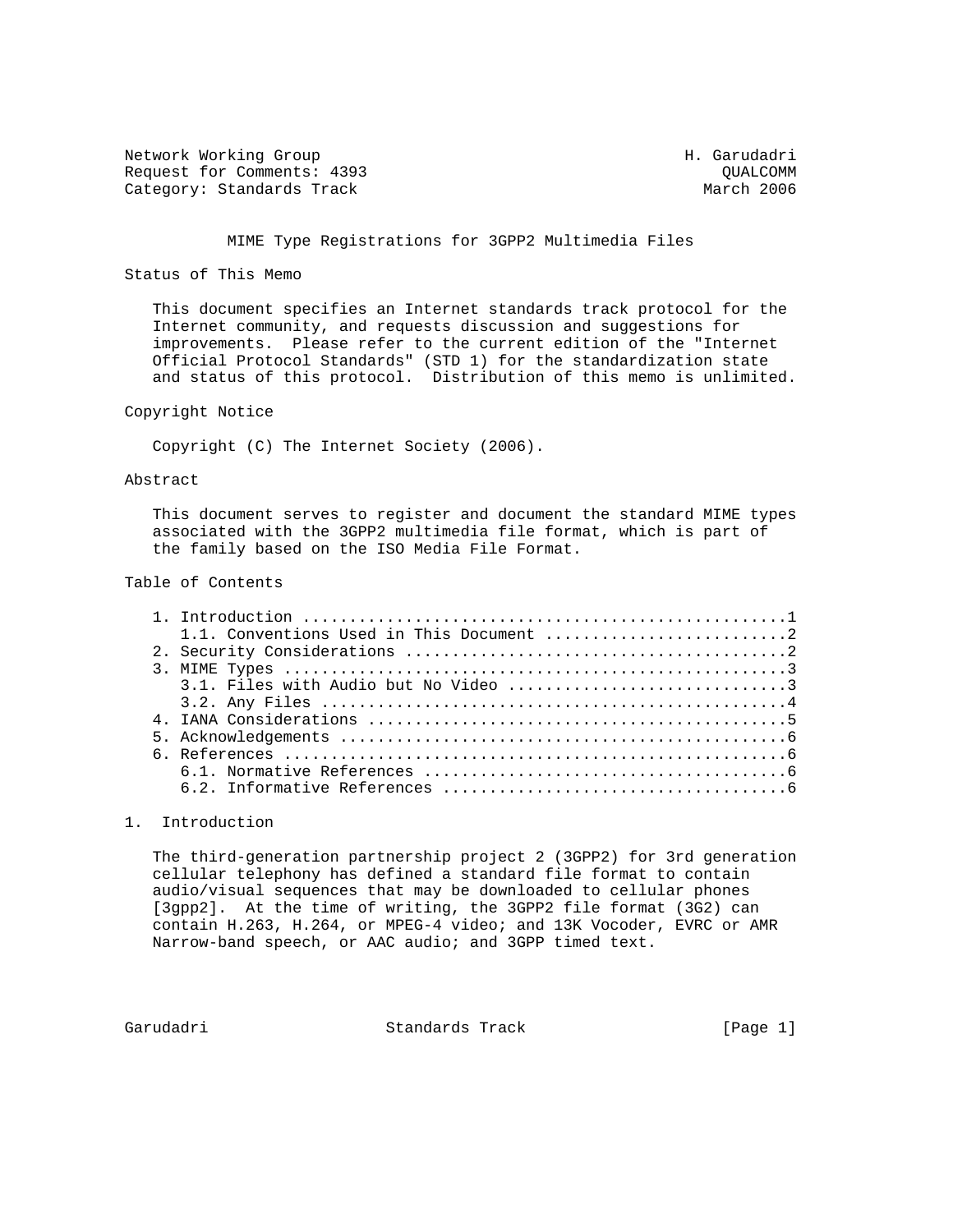Within the file, as with all files in the 'ISO' family, there is an intrinsic file-type box, which identifies those specifications to which the file complies, and which players (possibly compliant with only one specification) are permitted by the content author to play the file. This identification is through four-letter 'brands'. Files identified by the MIME [MIME1] type defined in this document MUST contain, in their compatible brands list, a brand defined in a standard (issued by 3GPP2) that can apply to 3GPP2 files.

 The MIME types defined in this document are needed correctly to identify such files when they are served over HTTP, included in multi-part documents, or used in other places where MIME types are used.

1.1. Conventions Used in This Document

 In this document, the key words "MUST", "MUST NOT", "REQUIRED", "SHALL", "SHALL NOT", "SHOULD", "SHOULD NOT", "RECOMMENDED", "MAY", and "OPTIONAL" are to be interpreted as described in RFC 2119 [RFC2119].

2. Security Considerations

 The 3GPP2 file format may contain audio, video, and displayable text data. There is currently no provision for 'active' elements (such as scripts) of any kind.

 Clearly, it is possible to author malicious files that attempt to call for an excessively large picture size, high sampling-rate audio, etc. However, clients can and usually do protect themselves against this kind of attack.

 It should be noted that selected metadata fields may encompass information partly intended to protect the media against unauthorized use or distribution. In this case, the intention is that alteration or removal of the data in the field would be treated as an offense under national agreement-based World Intellectual Property Organization (WIPO) treaties.

 3GPP2 files have an extensible structure, so it is theoretically possible that metadata fields or media formats could be defined in the future that could be used to induce particular actions on the part of the recipient, thus presenting additional security risks; but this type of capability is currently not supported in the referenced specification.

Garudadri Standards Track [Page 2]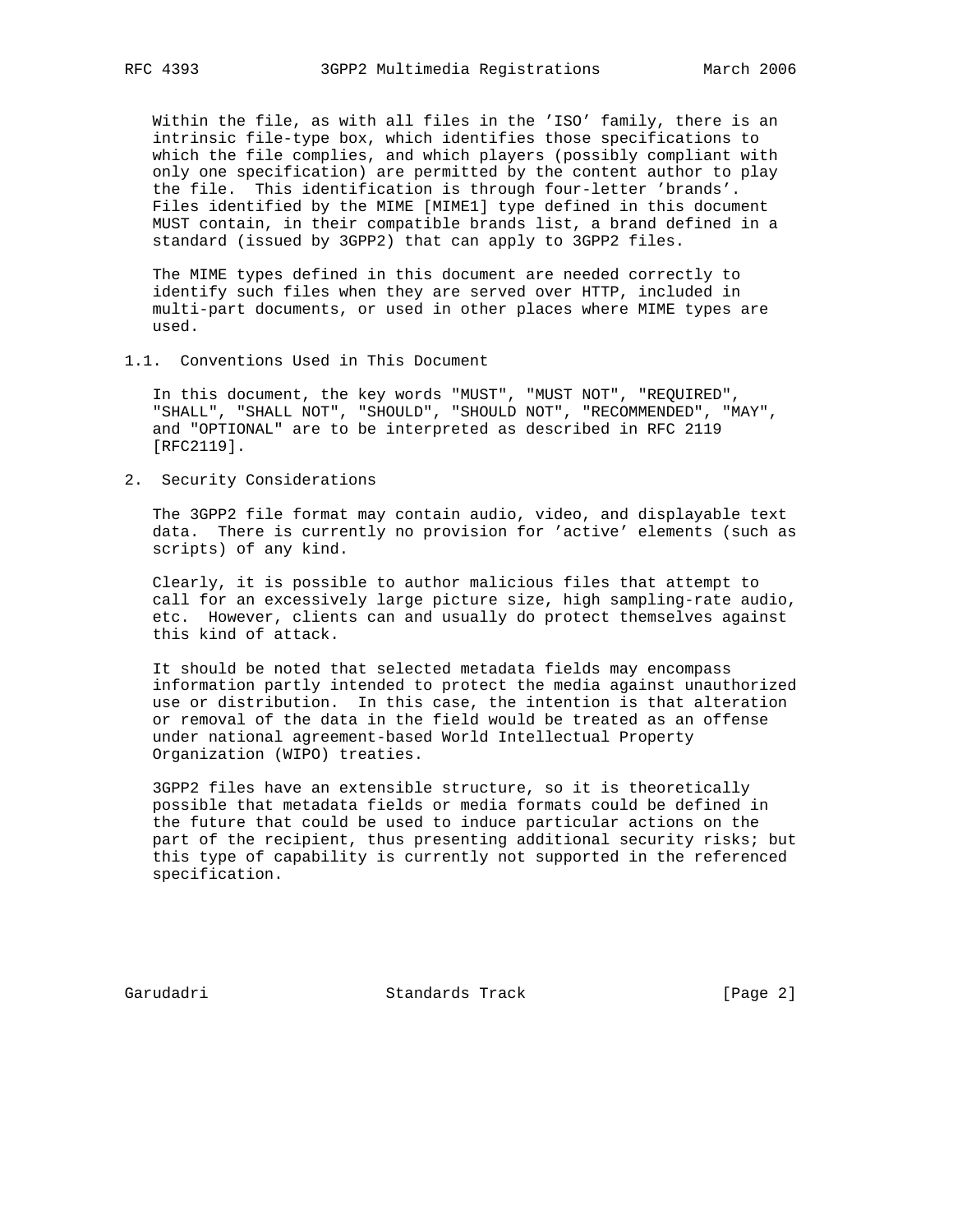Encryption, signing, or authentication of these file formats can be done using any media-independent transformations of the file or media data.

3. MIME Types

 This registration applies to all files defined as using the '3G2' file format and identified with a suitable brand in a 3GPP2 specification. The usual file suffix for all these files is ".3g2".

3.1. Files with Audio but No Video

 The type "audio/3gpp2" may be used for files containing audio but no visual presentation (neither video nor timed text, for example).

 To: ietf-types@iana.org Subject: Registration of Standard MIME media type audio/3gpp2

```
 MIME media type name:
    audio
```
MIME subtype name:

 3gpp2 Required parameters:

None.

Optional parameters:

 Codecs. See [Bucket]. If the audio/3gpp2 body part contains another container format, the Codecs parameter MUST list all codecs indicated by all formats, including any contained formats. Optional parameter values:

[3gpp2]

Encoding considerations:

 This data is binary and should be transmitted in a suitable encoding without CR/LF conversion, 7-bit stripping, etc.; base64 is a suitable encoding. Note that this MIME type is used only for files; separate types are used for real-time transfer, such as for the RTP payload format for 13K vocoder speech [RFC2658]. Security considerations:

```
 See the security considerations section in RFC 4393 (this
 document).
```
Interoperability considerations:

 The 3GPP2 organization has defined the specification of the media format [3gpp2]. Interoperability and conformance testing is done in cooperation with other bodies, including the Open Mobile Alliance (OMA) <http://www.openmobilealliance.org> and the International Multimedia Telecommunications Consortium (IMTC) <http://www.imtc.org/>.

Garudadri Standards Track [Page 3]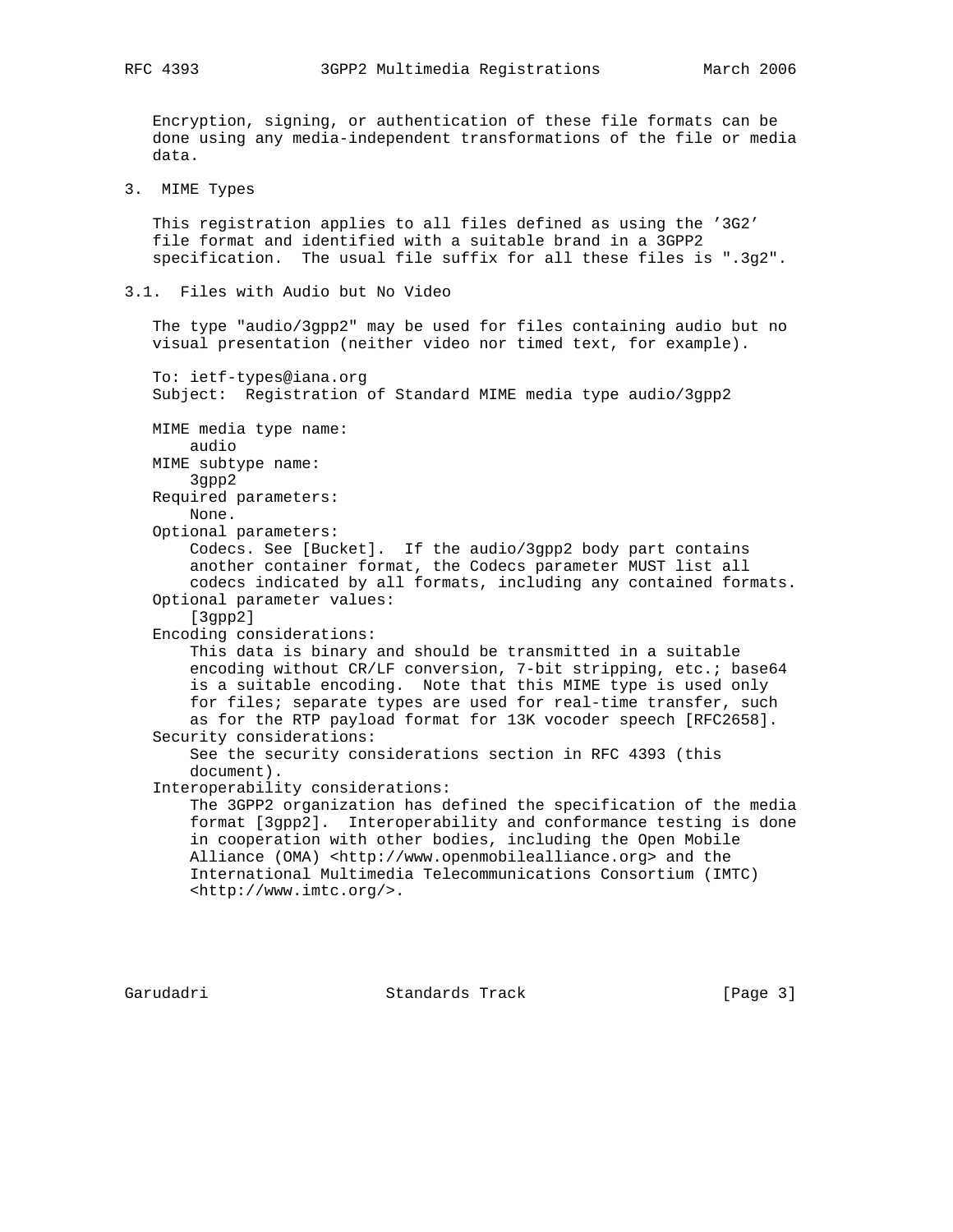```
 Published specification:
        3GPP2 C.S0045, 3GPP2 C.S0050 [3gpp2]
        3GPP2 specifications are publicly accessible at the 3GPP2 web
       site, <http://www.3qpp2.org>.
    Applications that use this media type:
        Multi-media
    Additional information:
        The type "audio/3gpp2" MAY be used for files containing audio but
        no visual presentation. Files served under this type MUST NOT
        contain any visual material. (Note that 3GPP timed text is
        visually presented and is considered visual material).
   Magic number(s):
        None. However, the file-type box must occur first in the file,
        and MUST contain a 3GPP2 brand in its compatible brands list.
    File extension(s):
        3g2 and 3gpp2 are both declared at <http://www.nist.gov/nics/>;
        3g2 is preferred.
   Macintosh file type code(s):
        '3gp2'
    Person & email address to contact for further information:
        H. Garudadri, hgarudadri@qualcomm.com
    Intended usage:
       COMMON
    Change controller:
       3GPP2
3.2. Any Files
    The type "video/3gpp2" is valid for all files. It is valid to serve
    an audio-only file as "video/3gpp2".
    To: ietf-types@iana.org
    Subject: Registration of Standard MIME media type video/3gpp2
   MIME media type name:
       video
   MIME subtype name:
        3gpp2
   Required parameters:
        None
    Optional parameters:
        Codecs. See [Bucket]. If the video/3gpp2 body part contains
        another container format, the Codecs parameter MUST list all
        codecs indicated by all formats, including any contained formats.
    Optional parameter values:
        [3gpp2]
```
Garudadri Standards Track [Page 4]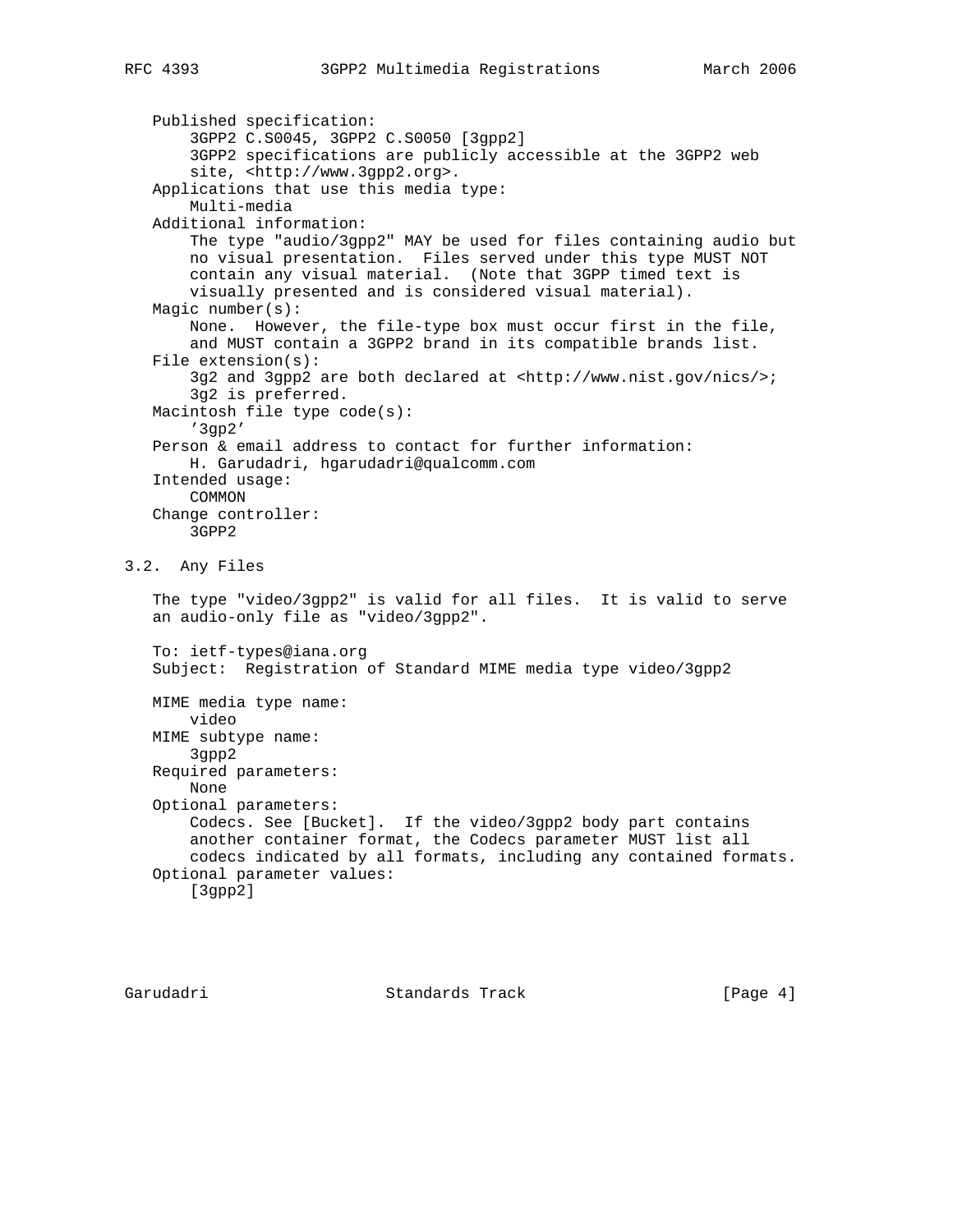```
 Encoding considerations:
     This data is binary and should be transmitted in a suitable
    encoding without CR/LF conversion, 7-bit stripping, etc.; base64
     is a suitable encoding. Note that this MIME type is used only
     for files; separate types are used for real-time transfer, such
     as for the RTP payload formats for H.263 [RFC2429] and 13K
     vocoder speech [RFC2658].
 Security considerations:
     See the security considerations section in RFC 4393 (this
     document).
 Interoperability considerations:
     The 3GPP2 organization has defined the specification of the media
     format [3gpp2]. Interoperability and conformance testing is done
     in cooperation with other bodies, including the Open Mobile
    Alliance (OMA) <http://www.openmobilealliance.org> and the
     International Multimedia Telecommunications Consortium (IMTC)
     <http://www.imtc.org/>.
 Published specification:
     3GPP2 C.S0045, 3GPP2 C.S0050 [3gpp2]
     3GPP2 specifications are publicly accessible at the 3GPP2 web
    site, <http://www.3gpp2.org>.
 Applications that use this media type:
     Multi-media
 Additional information:
 Magic number(s):
     None. However, the file-type box must occur first in the file
     and MUST contain a 3GPP2 brand in its compatible brands list.
 File extension(s):
     3g2 and 3gpp2 are both declared at <http://www.nist.gov/nics/>;
     3g2 is preferred.
 Macintosh file type code(s):
     '3gp2'
 Person & email address to contact for further information:
     H.Garudadri, hgarudadri@qualcomm.com
 Intended usage:
    COMMON
 Change controller:
     3GPP2
```
4. IANA Considerations

 This document registers the MIME media types audio/3gpp2 and video/3gpp2, defined above.

Garudadri Standards Track [Page 5]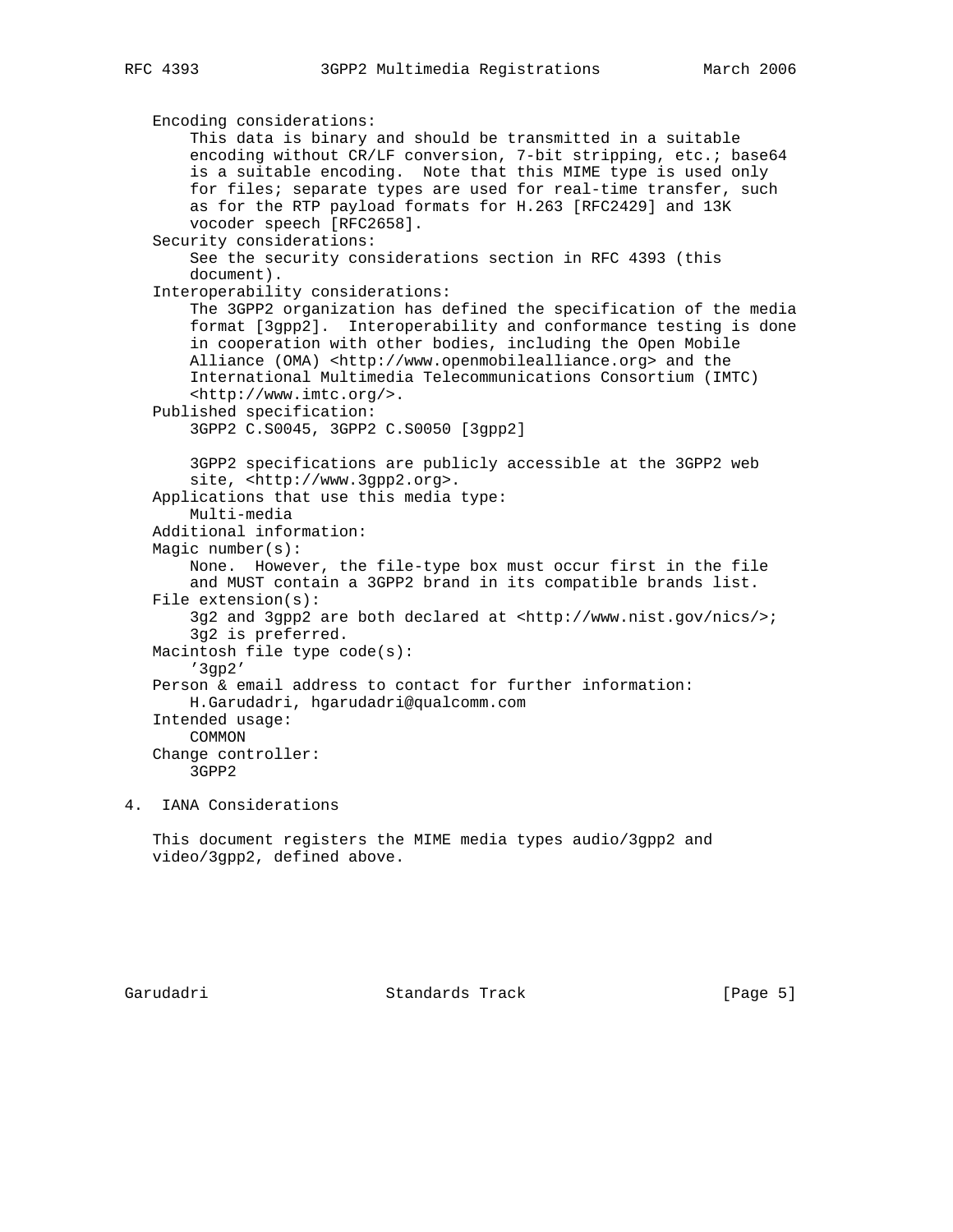5. Acknowledgements

 This document used RFC 3839 as a template. The authors of RFC 3839, R. Castagno, and D. Singer, are gratefully acknowledged.

- 6. References
- 6.1. Normative References
	- [3gpp2] Published specifications: C.S0050: 3GPP2 File Formats for Multimedia Services. C.S0045: Multimedia Messaging Service (MMS) Media Format and Codecs for cdma2000 Spread Spectrum Systems.
	- [Bucket] Gellens, R., Singer, D., and P. Frojdh, "The Codecs Parameter for "Bucket" Media Types", RFC 4281, November 2005.
	- [MIME1] Freed, N. and N. Borenstein, "Multipurpose Internet Mail Extensions (MIME) Part One: Format of Internet Message Bodies", RFC 2045, November 1996.
	- [RFC2119] Bradner, S., "Key words for use in RFCs to Indicate Requirement Levels", BCP 14, RFC 2119, March 1997.
- 6.2. Informative References
	- [RFC2429] Bormann, C., Cline, L., Deisher, G., Gardos, T., Maciocco, C., Newell, D., Ott, J., Sullivan, G., Wenger, S., and C. Zhu, "RTP Payload Format for the 1998 Version of ITU-T Rec. H.263 Video (H.263+)", RFC 2429, October 1998.
	- [RFC2658] McKay, K., "RTP Payload Format for PureVoice(tm) Audio", RFC 2658, August 1999.

Author's Address

 Harinath Garudadri Qualcomm Inc 5775 Morehouse Dr. San Diego, CA 92121

 Phone: +1 858 651 6383 EMail: hgarudadri@qualcomm.com

Garudadri Standards Track [Page 6]